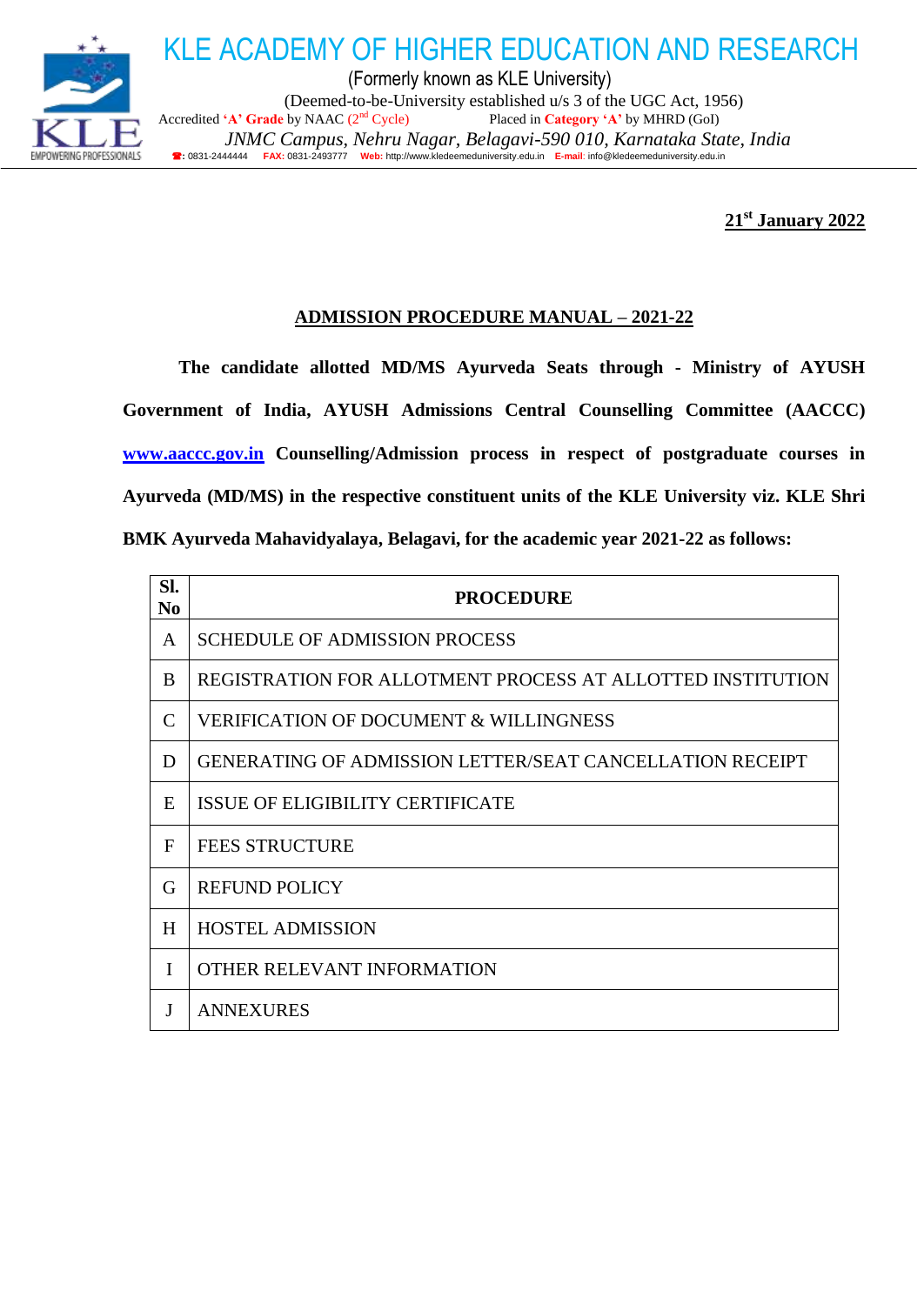

# KLE ACADEMY OF HIGHER EDUCATION AND RESEARCH

(Formerly known as KLE University)

(Deemed-to-be-University established u/s 3 of the UGC Act, 1956)

Accredited 'A' Grade by NAAC (2<sup>nd</sup> Cycle) Placed in Category 'A' by MHRD (GoI)

 *JNMC Campus, Nehru Nagar, Belagavi-590 010, Karnataka State, India* **:** 0831-2444444 **FAX:** 0831-2493777 **Web:** http://www.kledeemeduniversity.edu.in **E-mail**: [info@kledeemeduniversity.edu.in](mailto:info@kledeemeduniversity.edu.in)

# **A. SCHEDULE OF ADMISSION PROCESS**

- 1. The admission process will be conducted for MD/MS Ayurveda Courses at **KLE Shri B.M. Kankanawadi Ayurveda Mahavidyalaya, Shahapur, Belagavi –590003.**
- 2. **ADMISSION PROCESS SCHEDULE\***

| Date                          | <b>Time</b>          | Venue              |
|-------------------------------|----------------------|--------------------|
| <b>1st Round of Admission</b> | <b>KLE Shri BMK</b>  |                    |
|                               | 10.00 AM to 01.30 PM | Ayurveda           |
| $125th$ January, 2022 to      | 01.30 PM to 02.30 PM | Mahavidyalaya,     |
| $31st$ January 2022           | <b>Lunch Break</b>   | Shahapur, Belagavi |
|                               | 02:30 PM to 06:00PM  | Karnataka          |

**\*Above schedule is based on SCHEDULE FOR ONLINE COUNSELING (ALLOTMENT PROCESS) FOR AIAPGET DEEMED / CENTRAL UNIV (MD/MS Ayurveda) SEATS – 2021-22**

**Note: Candidates are informed to visit frequently [www.aaccc.gov.in](http://www.aaccc.gov.in/) in case if any change in schedule.**

**Note: The duration of the admission process may exceed the above schedule time due to various reasons, the University shall not be responsible for the delay in the admission process and the consequences there upon including pre decided travel schedule of the parents/applicants, if any.**

- **B. REGISTRATION FOR ALLOTMENT PROCESS AT ALLOTTED INSTITUTION**
- Candidate should register their name in the attendance register at the venue for admission process.
- To facilitate the admission process and save time candidates are requested to Register online and get signed copy of the form for admission process.

Click following link for registration **MD/MS Ayurveda <https://ayurveda.contineo.in/pg/pgadmission>**

- **C. VERIFICATION OF DOCUMENT & WILLINGNESS**
- On the day of admission process, the candidate should be present physically and appear for verification of original documents, before seeking admission confirmation at Institution/allotted college and course.
- The candidate has to produce his/her provisional allotment letter along with original certificates /documents required as per the Counselling Scheme for verification.
- Both the Candidate & Parent should give Notarised undertaking for willingness to pay the fees as per University Norms (Annexure – II)

*Note : There is no Service Bond for admitted student.*

## **D. GENERATING OF ADMISSION LETTER / SEAT CANCELLATION RECEIPT**

After documents verification, the provisional admission letter will be issued after signing by the candidate, reporting official and the Dean/Principal (in charge) of the allotted Institute.

#### **E. ISSUE OF ELIGIBILITY CERTIFICATE:**

Those of the candidates who have been allotted seat as per **AACCC** the eligibility certificate will be issued as per their eligibility criteria prescribed by the respective Regulating Council and as per University norms for respective course.

Eligibility for admission will be as per the Regulations of **AYUSH**.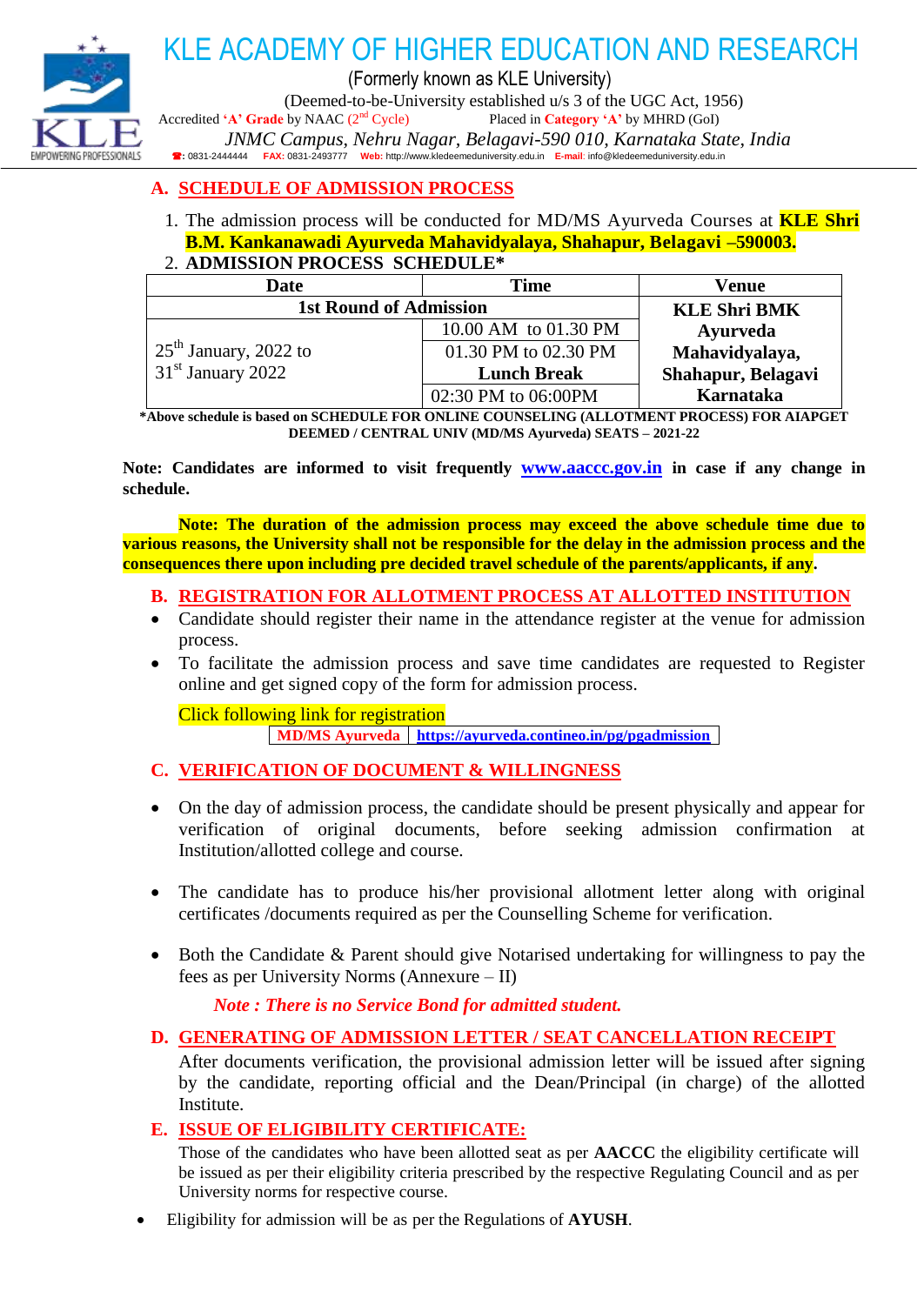

# KLE ACADEMY OF HIGHER EDUCATION AND RESEARCH

(Formerly known as KLE University)

(Deemed-to-be-University established u/s 3 of the UGC Act, 1956)<br>by NAAC  $(2<sup>nd</sup> Cycle)$  Placed in **Category** 'A' by MHRD (GoI)

Accredited 'A' Grade by NAAC (2<sup>nd</sup> Cycle)

 *JNMC Campus, Nehru Nagar, Belagavi-590 010, Karnataka State, India* **:** 0831-2444444 **FAX:** 0831-2493777 **Web:** http://www.kledeemeduniversity.edu.in **E-mail**: [info@kledeemeduniversity.edu.in](mailto:info@kledeemeduniversity.edu.in)

#### **Following original documents along with TWO sets of attested photocopies to be submitted at the time of admission:**

# **ANNEXURE – I**

| SI.<br>N <sub>0</sub>   | Arrange the following documents in the given sequence only                                               |  |  |
|-------------------------|----------------------------------------------------------------------------------------------------------|--|--|
|                         | <b>For GENERAL &amp; NRI Seats</b>                                                                       |  |  |
| $\mathbf{1}$            | Duly signed Registration copy of information. (Kindly click the link and provide the online information) |  |  |
|                         | MD/MS Ayurveda https://ayurveda.contineo.in/pg/pgadmission                                               |  |  |
| $\overline{2}$          | Provisional allotment letter generated on line-AACCC                                                     |  |  |
| 3                       | AIAPGET admit card issued by NTA-2021                                                                    |  |  |
| $\overline{\mathbf{4}}$ | Score Card / Rank letter issued by NTA/(AIAPGET-2021)                                                    |  |  |
| 5                       | Marks Card of 10 <sup>th</sup> Standard / SSLC/Leaving certificate as Proof for Age.                     |  |  |
| 6                       | First to Final BAMS Marks Cards                                                                          |  |  |
| $\overline{7}$          | <b>Internship Completion Certificate</b>                                                                 |  |  |
| 8                       | Attempt Certificate issued by the Principal                                                              |  |  |
| 9                       | Permanent/Provisional Registration issued by the Department of AYUSH (State Board)                       |  |  |
| 10                      | Migration Certificate (Optional)                                                                         |  |  |
| 11                      | Degree Certificate (Provisional/Permanent)                                                               |  |  |
| 12                      | Certificate regarding the Recognition of the College by CCIM/NCISM                                       |  |  |
| 13                      | <b>Domicile Certificate</b>                                                                              |  |  |
| 14                      | Medical Fitness Certificate (Optional)                                                                   |  |  |
| 15                      | Copy of PAN Card (Candidate & Parent) for Indian residents                                               |  |  |
| 16                      | Copy of Aadhar Card (Candidate & Parents) compulsory for Indian residents.                               |  |  |
| 17                      | Copy of Caste Certificates (if applicable)                                                               |  |  |
| 18                      | Annexure I,II, (Annexure -I List of documents & Annexure-II- Undertaking/Bond)                           |  |  |
| 19                      | 4 Passport size photo                                                                                    |  |  |
| <b>20</b>               | Anti ragging undertaking by students and parents/guardians.                                              |  |  |
|                         | (This has to be submitted on or before $28th$ February 2022). www.antiragging.in                         |  |  |

### **F. FEES STRUCTURE FOR MD/MS AYURVEDA COURSES FOR THE YEAR 2021-22 Fees Link: [https://kledeemeduniversity.edu.in](https://kledeemeduniversity.edu.in/admn/ug/ug-fees-2019.pdf)**

| SI.<br>No. | <b>Name of the Courses</b>          | <b>Intake</b><br>capacity | <b>ANNUAL FEES</b><br><b>INR</b><br><b>MNG/PAID</b> |
|------------|-------------------------------------|---------------------------|-----------------------------------------------------|
| 1          | <b>MD Panchakarma</b>               | 0 <sub>5</sub>            | 3,60,000/- Per annum                                |
| 2          | <b>MD Kayachikitsa</b>              | 06                        |                                                     |
| 3          | <b>MD Kaumarabhritya</b>            | 06                        |                                                     |
| 4          | MD Rasayana & Vajikarana            | 06                        | 2,00,000/- Per annum                                |
| 5          | <b>MS Shalya Tantra</b>             | 06                        | 4,00,000/- Per annum                                |
| 6          | <b>MS Shalakya Tantra</b>           | 06                        |                                                     |
| 7          | <b>MD Swasthavritta</b>             | 06                        |                                                     |
| 8          | <b>MD Agada Tantra</b>              | 06                        | $1,50,000/$ - Per annum                             |
| 9          | <b>MD</b> Dravyaguna                | 05                        |                                                     |
| 10         | MD Rasashastra & Bhaishajya Kalpana | 11                        |                                                     |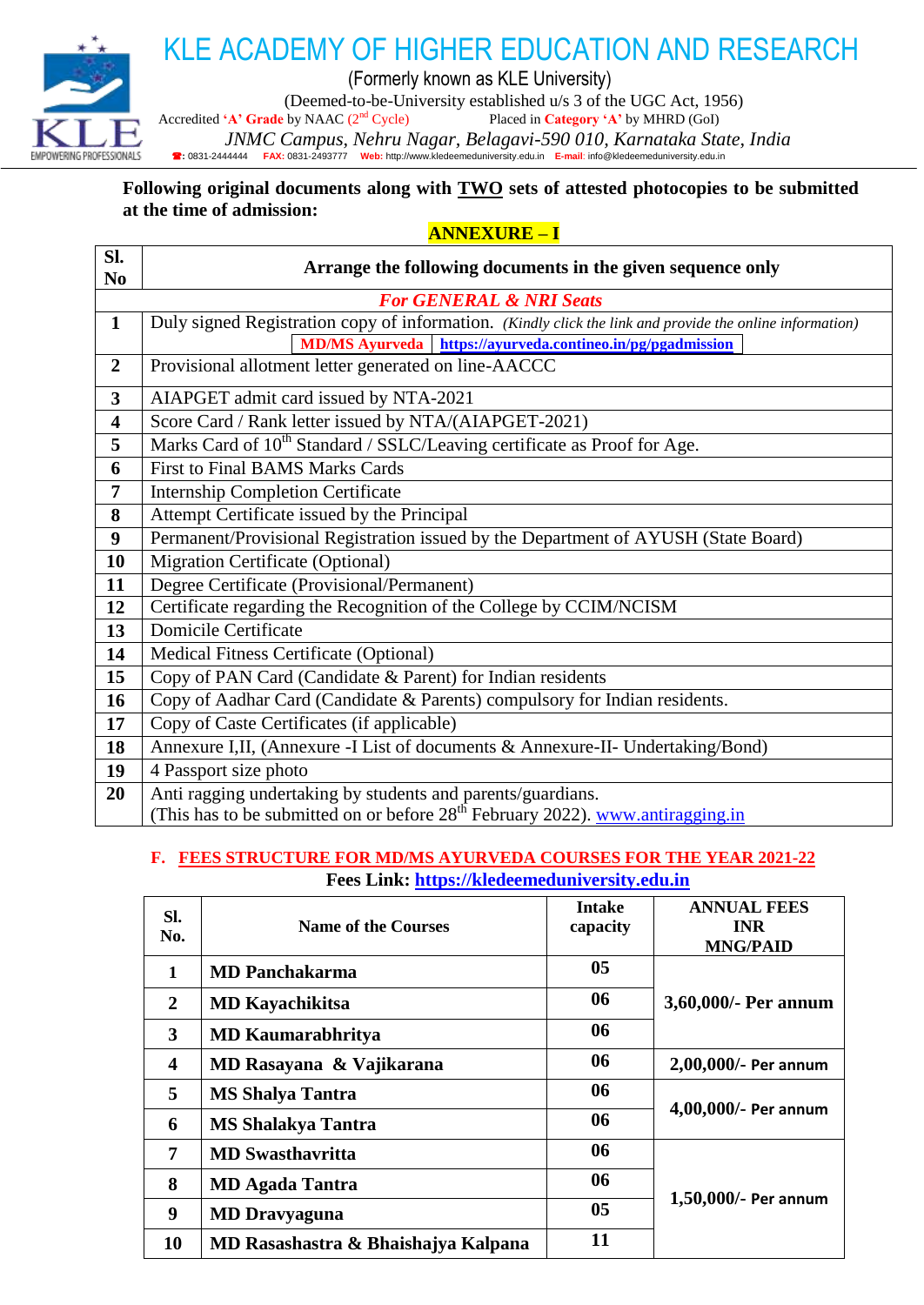

KLE ACADEMY OF HIGHER EDUCATION AND RESEARCH

(Formerly known as KLE University)

(Deemed-to-be-University established u/s 3 of the UGC Act, 1956)

Accredited 'A' Grade by NAAC (2<sup>nd</sup> Cycle) Placed in Category 'A' by MHRD (GoI)

 *JNMC Campus, Nehru Nagar, Belagavi-590 010, Karnataka State, India* **:** 0831-2444444 **FAX:** 0831-2493777 **Web:** http://www.kledeemeduniversity.edu.in **E-mail**: [info@kledeemeduniversity.edu.in](mailto:info@kledeemeduniversity.edu.in)

## **BANK DETAILS FOR PAYMENT OF FEES IN RUPEES FOR MD/MS Ayurveda**

| Account No.         | 05042140000240                     |
|---------------------|------------------------------------|
| <b>Account Name</b> | THE REGISTRAR KAHER FOR ADMISSIONS |
| <b>IFSC</b> Code    | <b>CNRB0010504</b>                 |
| <b>MIRC Code</b>    | 590025005                          |
| <b>Branch Name</b>  | Canara Bank, Nehru Nagar, Belagavi |

**Demand drafts** should be drawn in favour of **THE REGISTRAR KAHER FOR ADMISSIONS Payable at Belagavi (Belgaum).** (Demand Draft should be drawn on any nationalized / scheduled Bank)

The requisite Demand Draft **drawn on any Nationalized / Scheduled Bank** towards tuition fee for the course concerned shall be deposited at the admission counter. (Candidate shall mention his / her name, NEET Rank at the back of the Demand Draft.) The Demand Draft shall be purchased by the candidate / parents only. In case, the Demand Drafts are purchased by any person other than the candidate / parents for paying the tuition fee, an Undertaking has to be provided in the format prescribed by the University.

| Sl. No         | <b>Particulars</b>                                                                                                                                                                                                                                                                                                                                                                              | <b>Refund Eligible</b>                                                                |  |
|----------------|-------------------------------------------------------------------------------------------------------------------------------------------------------------------------------------------------------------------------------------------------------------------------------------------------------------------------------------------------------------------------------------------------|---------------------------------------------------------------------------------------|--|
| 1              | The Amount of Fee deduction in case of Seat<br><b>Upgradation</b> from first round to second<br>round                                                                                                                                                                                                                                                                                           | Rs. 10,000/- will be deducted, remaining<br>amount will be refunded.                  |  |
| $\overline{2}$ | The Amount of Fee deduction in case of seat<br><b>Surrender / Resign / Cancel after</b><br>completion/admission of first round                                                                                                                                                                                                                                                                  | *No fees will be refunded<br>(Entire Course Fees need to be paid by the<br>candidate) |  |
|                | Note*<br>However you are also liable to pay penalty (Entire course fee) if AYUSH does not<br>$\bullet$<br>permit us to fill the vacant seat (due to your withdrawal) in the subsequent round<br>Paid fees will be refunded, after deducting processing charges of Rs.10000/-.<br>$\bullet$<br>If AYUSH permits us to fill the vacant seat (due to your withdrawal) in<br>the Subsequent rounds. |                                                                                       |  |
| $\overline{4}$ | Candidate Surrender/<br>Resign/<br>In.<br>case<br><b>Cancel</b> after counselling period<br>(Institutional Mop up round).                                                                                                                                                                                                                                                                       | *No fees will be refunded<br>(Entire Course Fees need to be paid by the<br>candidate) |  |
| 5              | Reimbursement Time Period.                                                                                                                                                                                                                                                                                                                                                                      | 30 Days.                                                                              |  |
| 6              | In case candidate Surrender/Resign/ Cancel<br>after final round of Counselling (Deemed)                                                                                                                                                                                                                                                                                                         | The candidate will have to pay entire course<br>fee since that seat will go vacant.   |  |

**G. ## Refund Policy : -**

*## Subject to change as per the guidelines received from the concerned statutory body.*

*Note: In case of refund of fees against cancellation, the amount will be credited to candidates account only with valid PAN number.*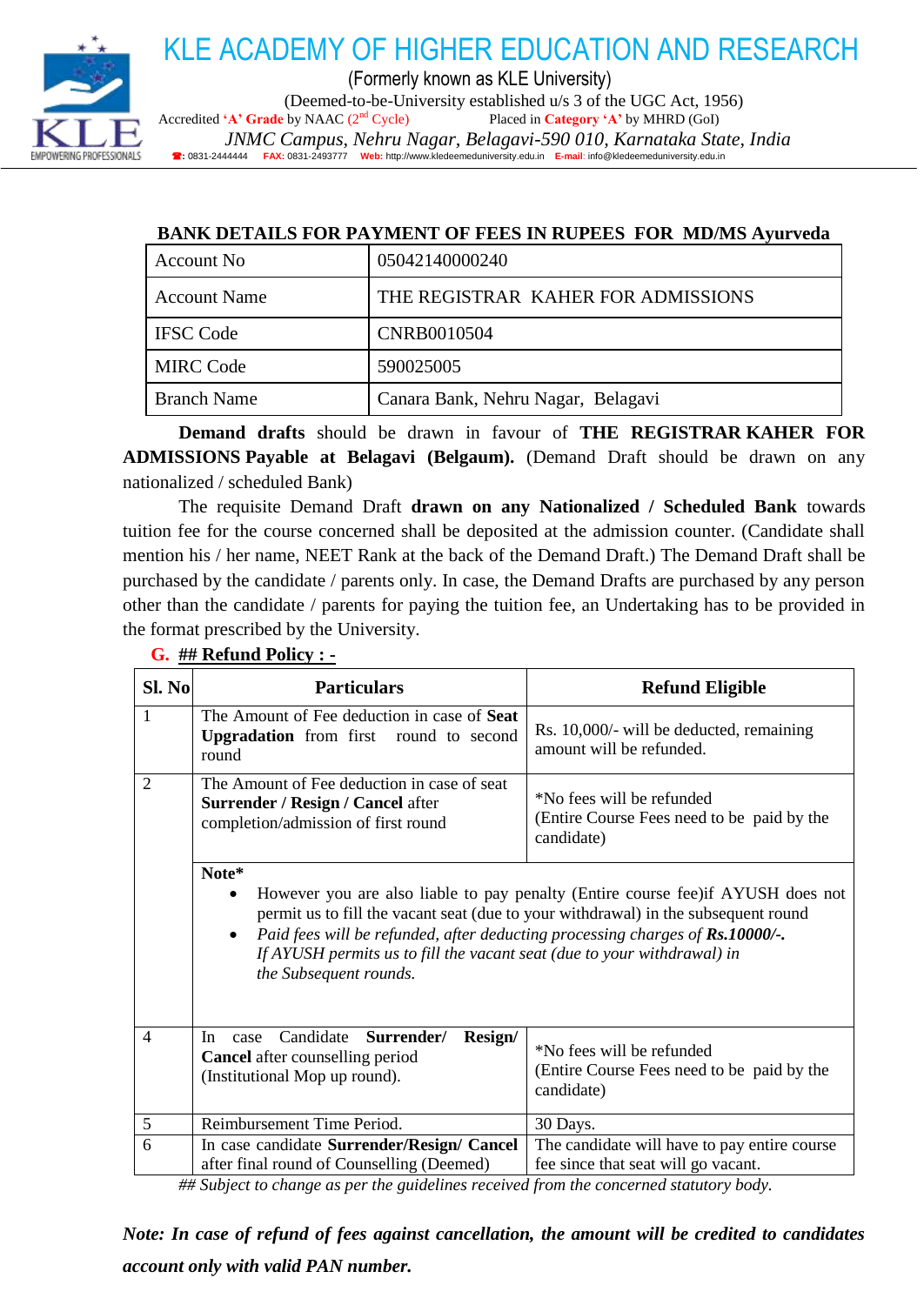

## **H. HOSTEL ADMISSION :-**

Hostel facility is available, both for boys  $\&$  girls. The candidates desirous of seeking admission to hostels will have to apply in prescribed form. The hostel fees shall be charged separately.

| <b>Types of Rooms</b>  | <b>Fees Per Year</b> | <b>Mess fees</b>   |  |
|------------------------|----------------------|--------------------|--|
| <b>Ground Floor</b>    |                      |                    |  |
| Non-Attached           | $25,000/-$           | 2500/- Per month   |  |
| (03 Sharing each room) |                      |                    |  |
| <b>First Floor</b>     |                      |                    |  |
| Attached               | $40,000/-$           | 2500/- Per month   |  |
| (02 Sharing each room) |                      |                    |  |
| Non-Attached           | $30,000/-$           | $2500/-$ Per month |  |
| (02 Sharing each room) |                      |                    |  |

# **Vaghbhat Boys Hostel Fees for the year 2021-22** (Ground Floor & First Floor)

# **BMK Girls Hostel Fees for the year 2021-22**

| <b>Types of Rooms</b>              | <b>Fees Per Year</b> | <b>Mess fees</b>   |
|------------------------------------|----------------------|--------------------|
| Attached<br>(02 Sharing each room) | $50,000/-$           | $2500/-$ per month |

# **For any details regarding hostel facility please contact the Hostel Coordinator/Warden: for MD/MS Ayurveda Courses contact : 0831-2486286**

- **I. OTHER RELEVANT INFORMATION :-**
- Differences of opinion & disputes arising in the interpretation & implementation of the clauses in the Brochure, if any, will be referred to the Competent Authority and same will be informed to the Vice-Chancellor of the KLE University, Belagavi & his decision shall be final & binding on all the concerned.
- Any legal matter arising out of the total admission process of MD/MS Ayurveda courses through KLE University, Belagavi will be in the courts of BELAGAVI, Karnataka State.
- **Please note:** KLE Deemed University does not have any agents, liaison / admission offices, representatives or any other office/s other than the office mentioned in this brochure.

Candidates are requested not to depend upon or deal with any person or organization/s claiming to be associated with the KLE Deemed University activities or claiming to help with admission or entrance tests. KLE Deemed University will not be responsible for the same.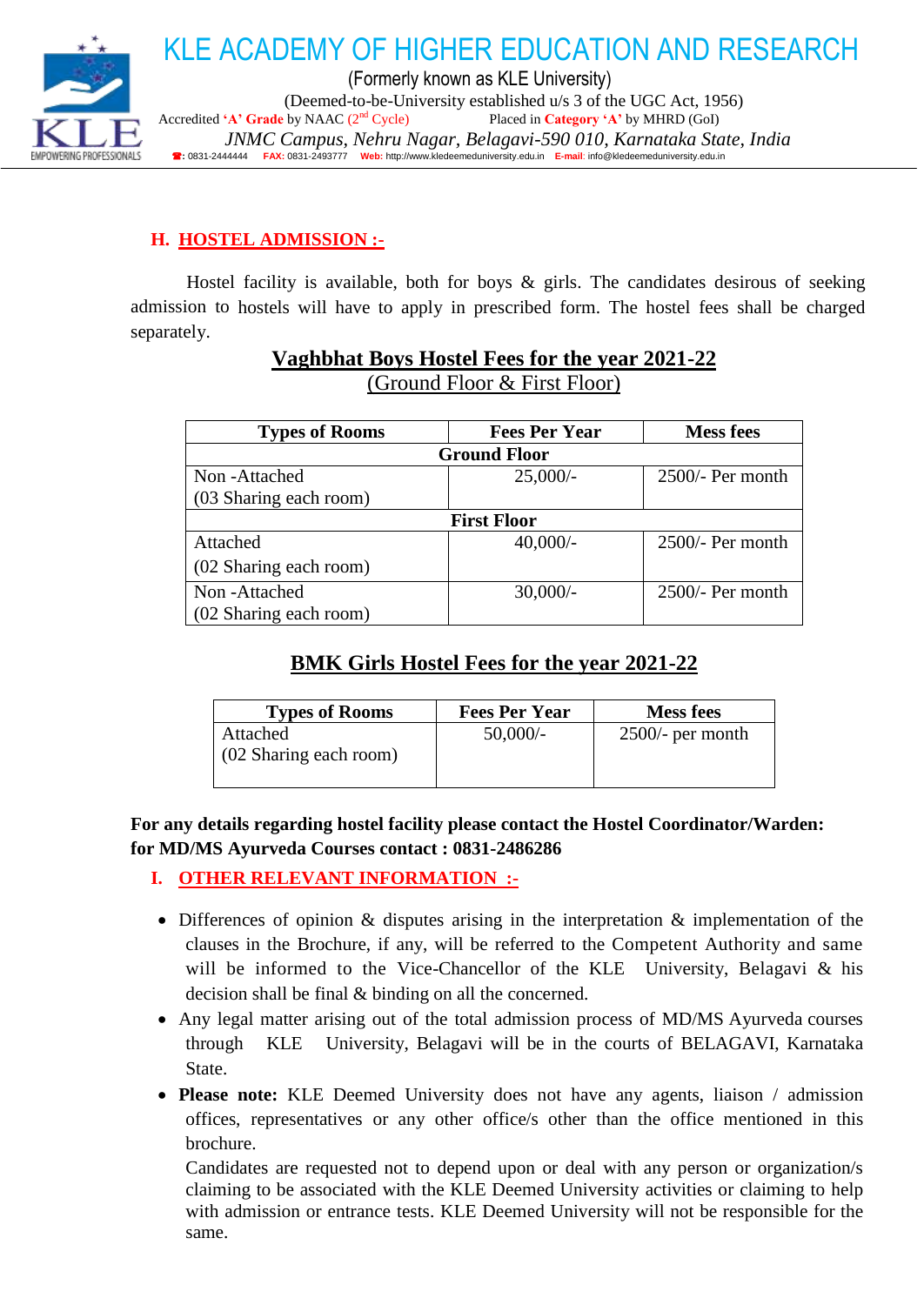

- **In case any candidate is found to be involved in or indulged in impersonation or any other unfair means or cheating to procure admission, KLE Deemed University reserves the right to cancel the allotted seat and forfeit of the entire amount of fees paid by such candidate. Such candidates are liable for prosecution as per the law of the land.**
- **All concerned communication will be received or sent through registered e-mail id only.**
- **J. List of Annexure ( Download ) :-**

**Annexure – I** *(List of documents)* **Annexure – II** *(Undertaking/Bond)*

**Note:** 

- **The above guidelines are not exhaustive they are only indicative. Any changes or modification of the above will be notified on website**
- The KLE Deemed University admission committee may from time to time specify for submission such other additional documents as deemed essential from all candidates through the application form or through a notification on their website.
- In case, if any of the documents produced in respect of the Clause claimed by the candidate is found to be false / incorrect, the seat allotted to the candidate will be cancelled at any stage and the entire fee amount paid by such candidate will be forfeited.
- **The eligible candidates should check the update on university website regularly.**
- **No candidates will be informed / notified individually if any updates; candidates must visit our website KLE Deemed University / AACCC [\(www.kledeemeduniversity.edu.in](http://www.kledeemeduniversity.edu.in/) & [www.aaccc.gov.in\)](http://www.aaccc.gov.in/) frequently for any update or any notifications.**

**\*\*\*\*\***